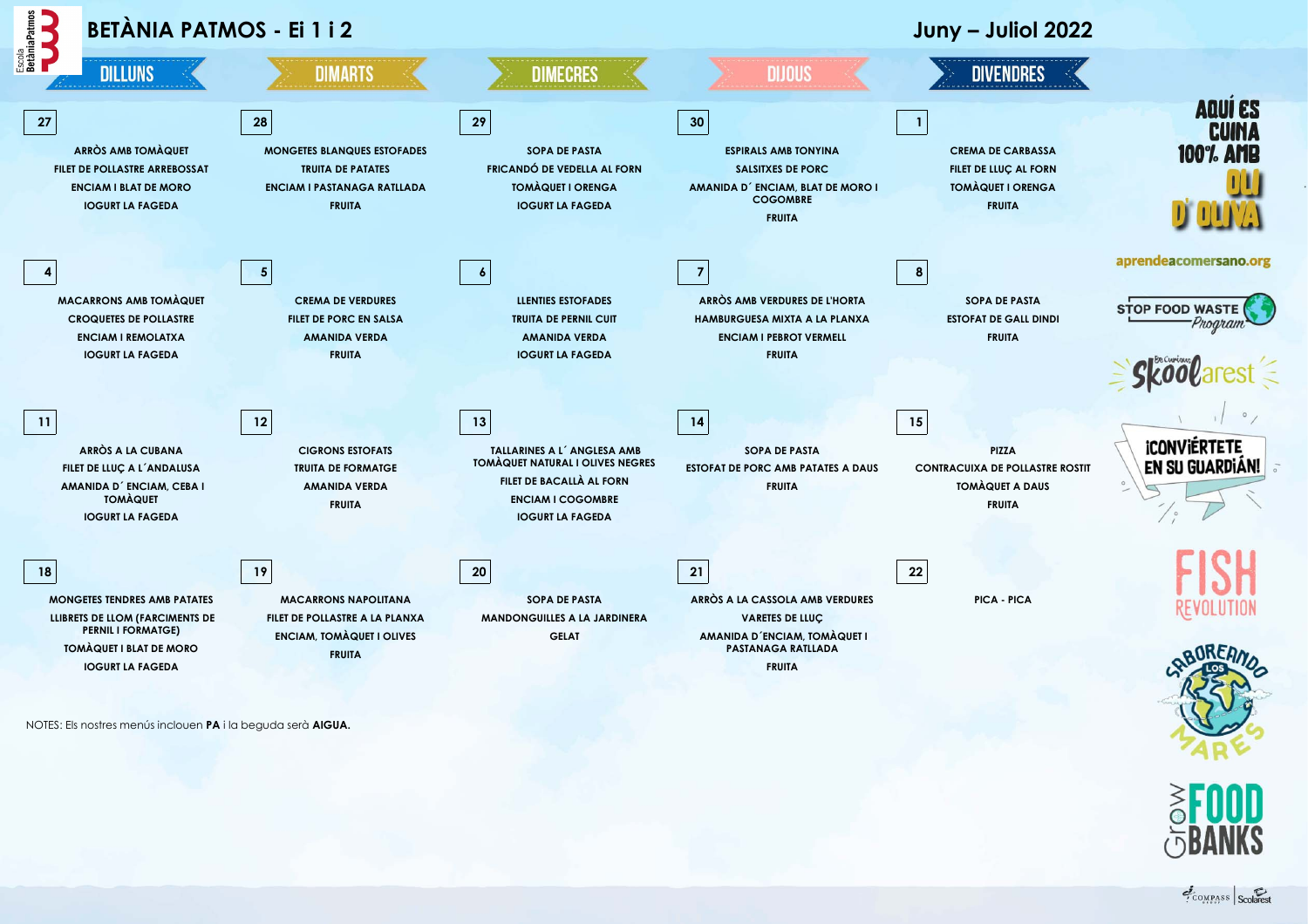

NOTES: Els nostres menús inclouen **PA** i la beguda serà **AIGUA.**

COMPASS Scolarest